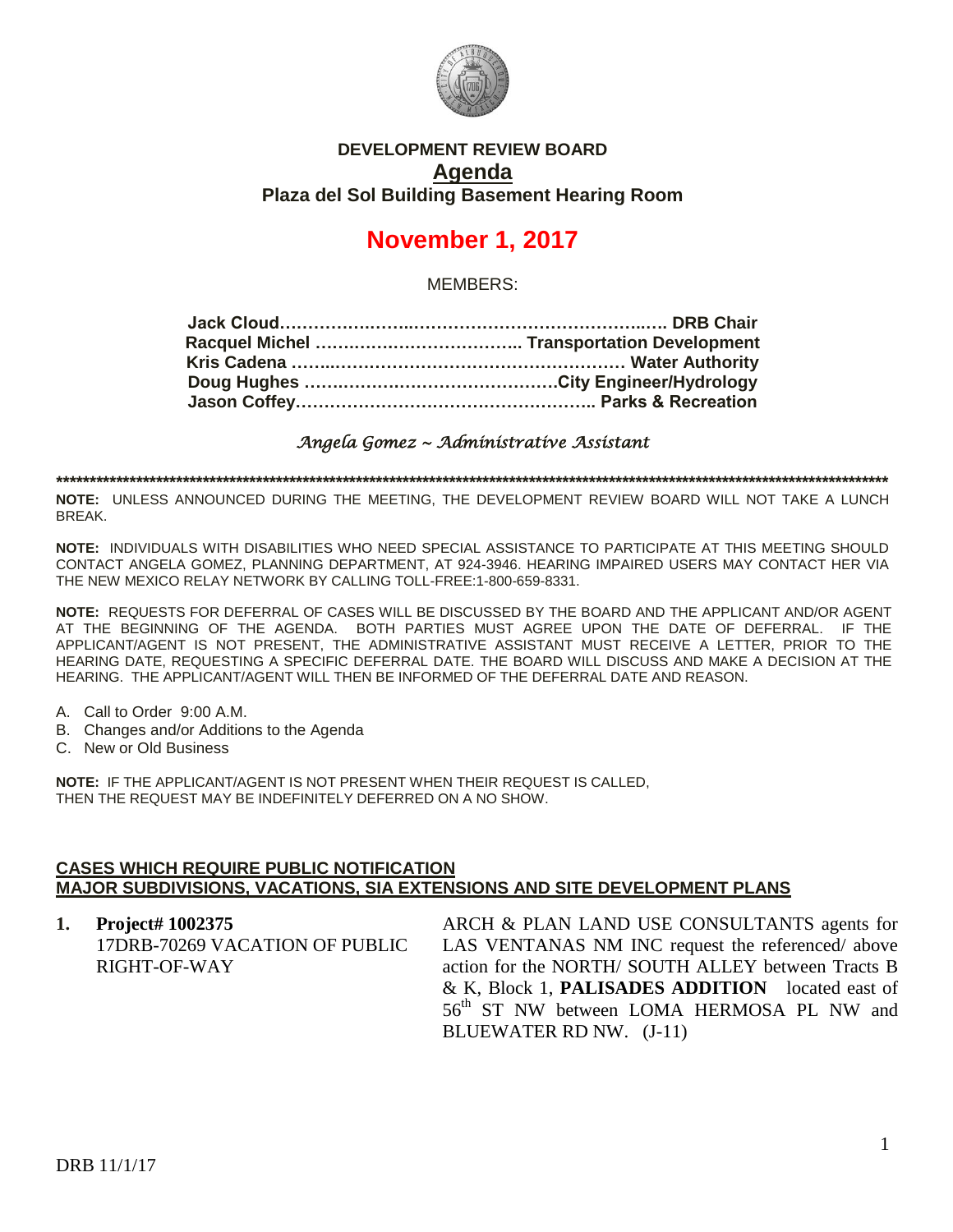**2. Project# 1002739**

17DRB-70267 VACATION OF PUBLIC UTILITY EASEMENTS 17DRB-70268 VACATION OF PRIVATE EASEMENT

- **3. Project# 1010332** 17DRB-70274/ 17DRB-70275/ 17DRB-70276 2 YEAR SUBDIVISION IMPROVEMENT AGREMENT EXTENSIONS (2YR SIA)
- **4. Project# 1006539** 17DRB-70278 BULK LAND VARIANCE 17DRB-70279 PRELIMINARY/ FINAL PLAT APPROVAL

ARCH & PLAN LAND USE CONSULTANTS agents for LAS VENTANAS NM INC request the referenced/ above action for portions of Lots 1-6, **BISHOP'S COMPOUND** zoned R-LT, located on the south side of CANDELARIA RD NW between CALLE OBISPO NW and RIO GRANDE  $BLVD NW$ .  $(G-12)$ 

MARK GOODWIN AND ASSOCIATES P.A. agents for 98TH ST LLC request the referenced/ above actions for **LOS DIAMANTES SUBDIVISION** zoned SU-1/ MIXED USE, located in the SW corner of 98TH ST SW and GIBSON BLVD SW containing approximately 25.17 acres. (N-9)

ALPHA PRO SURVEYING LLC agents for LAND ADVISORS ORGANIZATION LLC request the referenced/ above actions for Tract A-1, **MESA DEL SOL INNOVATION PARK** zoned PC, located on STRYKER RD SE and UNIVERSITY BLVD SE containing approximately 1,765 acres. (R-15, 16, 17; S-14, 15, 16, 17, T-16 & 17)

### **MINOR PLATS, FINAL (MAJOR) PLATS, AMENDED PLATS AND PLANS**

- **5. Project# 1010327** 17DRB-70294 VACATE PVT E'MENT 17DRB-70295 MINOR - PRELIMINARY/ FINAL PLAT APPROVAL
- **6. Project# 1003119** 17DRB-70292 MINOR - PRELIMINARY/ FINAL PLAT APPROVAL
- **7. Project# 1011229** 17DRB-70298 MINOR - PRELIMINARY/ FINAL PLAT APPROVAL
- **8. Project# 1011352** 17DRB-70296 MINOR - PRELIMINARY/ FINAL PLAT APPROVAL

SURV-TEK INC agent(s) for 4404 MCLEOD, LLC request(s) the above action(s) for all or a portion of  $Lot(s)$  1-A AND 2, **NORRIS AND MARGARET PENNY ADDITION** zoned M-1, located on PAN AMERICAN FREEWAY BETWEEN MCLEOD AND BOGAN NE containing approximately 4.91 acre(s). (F-17)

AMERSTONE INVESTMENTS LLC request(s) the above action(s) for all or a portion of Lot(s) 4-B1, **HORNE DEVELOPMENT ADDITION** zoned SU-1, located on HOTEL CIRCLE BETWEEN EUBANK AND LOMAS NE containing approximately 5.04 acre(s). (K-21)

PRECISION SURVEYS INC agent(s) for FRANK A AND MARY G PADILLA request(s) the above action(s) for all or a portion of Tract(s) 300-A-1 AND 300-A-2-B-1, **MRGCD MAP#38** zoned RA-2, located on CARSON RD NW containing approximately 1.37 acre(s). (H-12)

DEPT. OF MUNICIPAL DEVELOPMENT agent(s) for COA et.al. request(s) the above action(s) for all or a portion of Lot(s) 1-7A, Block(s) 2, **YUCCA ADDITION #2** zoned C-2, located on CENTRAL BETWEEN 55TH ST AND OLD COORS DR containing approximately 2.15  $\text{acre}(s)$ .  $(K-11)$